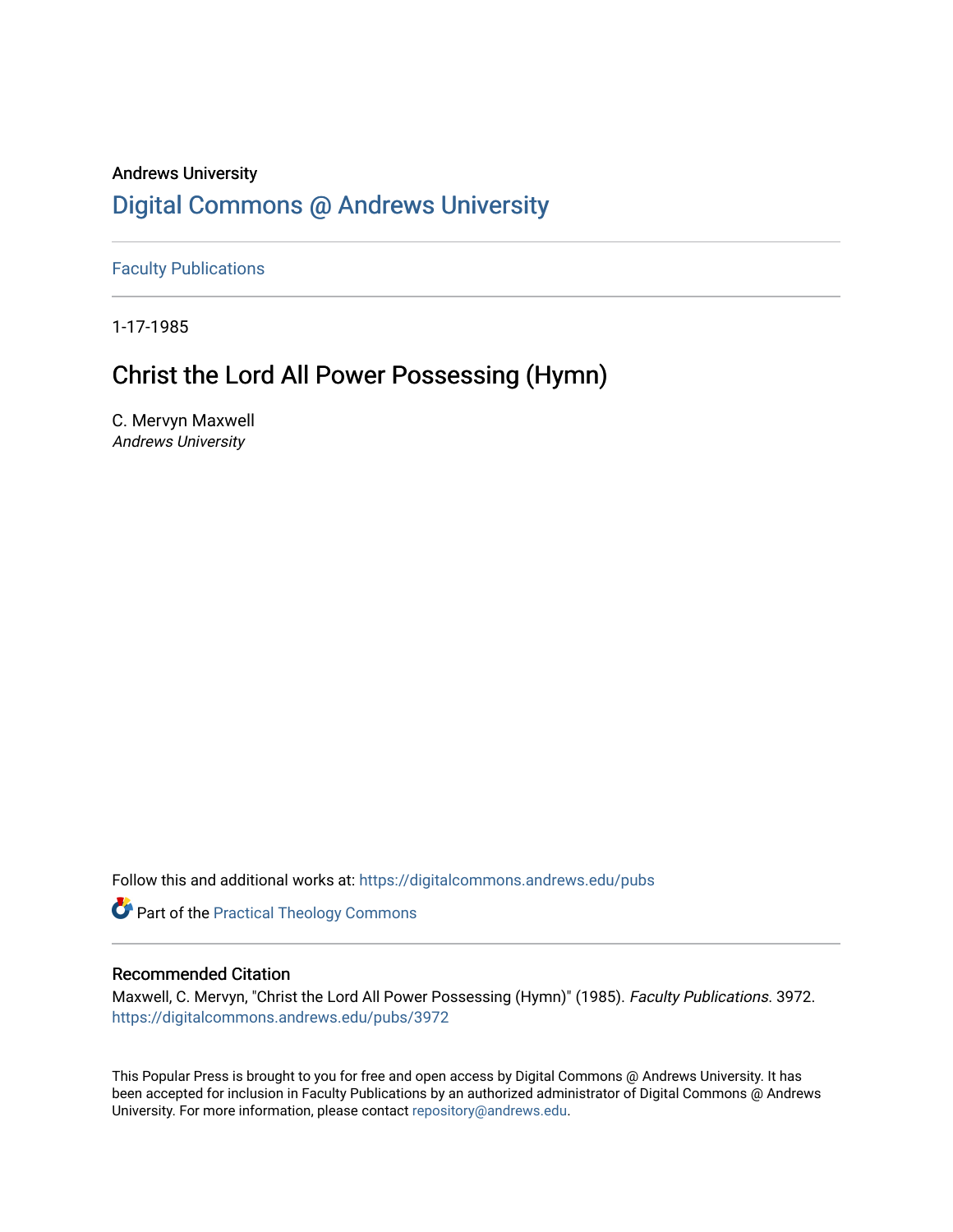work in Portugal. I was 6 months old when our ship cast anchor in the majestic Tagus River on September 26, 1904.

One of my childhood friends in Lisbon, Eugenio Melo (now 80 years old), sent me a copy of the anniversary brochure recalling the event. My father had baptized Melo's parents. His older sisters, teenagers then, were among the first literature evangelists in Portugal. (See "A Letter From Portugal," *Our Little Friend,* June 12, 1914.)

To commemorate the eightieth anniversary of Adventism, the Portuguese Conference, led by Joaquim Morgado, had scheduled simultaneous gatherings in north and south Portugal.

The second event being commemorated was the sixtieth anniversary of the first Adventist church building, dedicated in Lisbon on November 29, 1924. The general theme of the celebrations was "To Renew the Spirit of the Pioneers."

With prophetic insight, Ellen White had urged preaching of the gospel in various Southern European countries, including Portugal, where today's freedom to evangelize has brought vitality to the church. Today, 80 years after the first SDA Adventist missionary arrived, Portugal has more than 6,000 Adventists.

CHARLES A. RENTFRO



### **Hymn features priesthood of Christ**

It has been said that any church worth its salt will be creating its own distinctive hymns. Yet as the hymnal committee looked through some 75 hymnals from various Christian communions, they discovered little on the second coming of Jesus, preparedness for His coming, the sacredness of the Sabbath, or Christ's ministry in the sanctuary.

To fill this need, the hymnal

the project, invited Adventist way it combines three major ticular point of the hymn is the poets to submit original hymns events in the life of Christ: His correlation of Biblical language poets to submit original hymns events in the life of Christ: His dealing with these Bible topics ascension, the beginning of the dealing with these Bible topics ascension, the beginning of the used to describe Christ's ascent emphasized by the Adventist pre-Advent judgment, and His to heaven, His 1844 approach to Church. C. Mervyn Maxwell, second coming. the Ancient of chairman of the Department of Dr. Maxwell tells his purpose second coming. chairman of the Department of<br>Church History at Andrews Church History at Andrews in writing the hymn: "This "Identical language is used University, accepted the chal-<br>University, accepted the chal-<br>
hymn is offered in the interest of in Daniel 7:13, for His approach University, accepted the chal-hymn is offered in the interest of lenge and submitted the words the sanctuary message, which lenge and submitted the words the sanctuary message, which to the investigative judgment, of the hymn printed here (see has been described as the foun- and in Matthew 24:30, for His

committee, in the early stages of The hymn is unique in the manuscript 20, 1906). The par-<br>the project, invited Adventist way it combines three major ticular point of the hymn is the pre-Advent judgment, and His to heaven, His 1844 approach to second coming. the Ancient of days, and His

has been described as the foun-

box). dation of our faith (E. G. White second coming. Adventists,